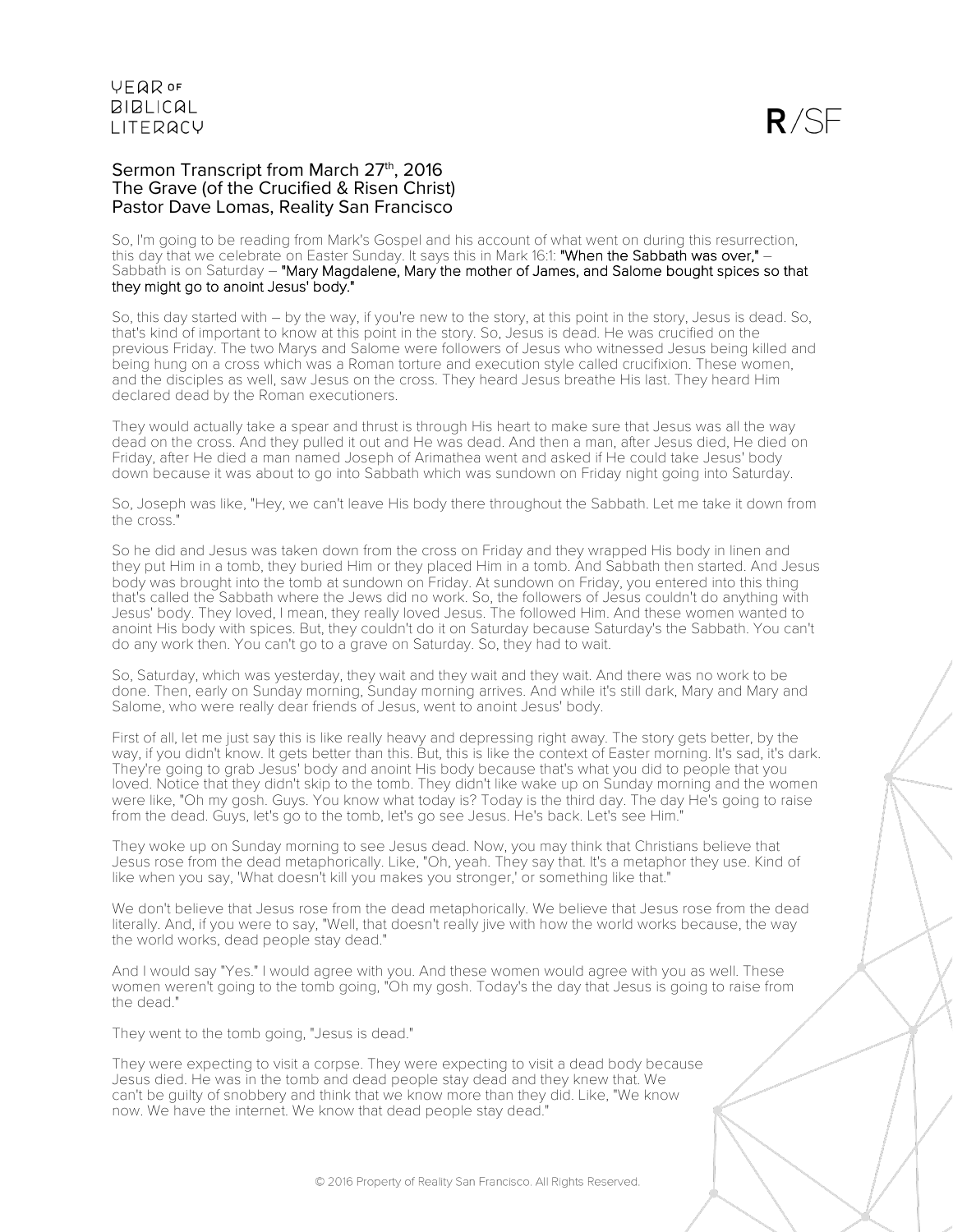

Like, dead people stay dead in the first century too. They were going to the tomb to visit a dead body because that's what you did to bodies of the ones that you loved. Anointing a dead body was one of the ways you endeavored to find closure with that life. Like a funeral almost. And you would endeavor to find closure by anointing the body. It was an act of devotion; it was an act of love. They loved Jesus. They were His friends. So, they went to anoint His body.

No one, not even the followers of Jesus, expected a resurrection here. No one did. Because they live in the same world we do that dead people stay dead. And so it says in verse 2, "Very early on the first day of the week, just after the sun had risen, they were on their way to the tomb and they asked each other,"

They're so full of emotion that they don't think of practical things. Like, "Oh, who's going to roll away the stone?"

Like, there's a giant stone on the entrance. Now, I don't have time to get into this today, but Mark, the way that Mark writes the book of Mark, he's a narrative genius as a writer. He is so good. I don't know if you caught what he did there. What he said is that on the first day of the week, which is Sunday, just after the sun had risen. Did you see what he did there? The last prophecy in the Old Testament, the very last prophecy in the Old Testament was a prophecy about how the sun of righteousness would rise, it says in Malachi.

"But for you who fear My name, the sun of righteousness shall rise..." – not "s-o-n," but "s-u-n."

### "The sun of righteousness shall rise with healing in its wings."

And what Mark does here is he's not like s-o-n of God. No. He's alluding to this right here. This is like the very first Easter egg in storytelling. Right here. Mark's like, "Do you remember the Old Testament?"

And you're like, "Yeah!"

And he's like, "Well, then you know what I did there."

You would've seen this. Like, "Oh my gosh. This is what he's saying."

But, he's not writing a legend here. Mark isn't writing fiction. Mark actually gives eyewitness accounts of what's going on. He says, "There's a guy named Joseph of Arimathea, a respected member of the Jewish Council. He took courage and he asked Pilot, 'Can I have Jesus' body from the cross,' and then he buried Him in a tomb.'"

The names of the women that go to the tomb are named three different times, Mary Magdalene, Mary the mother of James and Salome, as if to say this. This is what Mark is saying. As if to say that all of these people are eyewitnesses and, if you don't believe me, go ask them. They would have still been around when Mark's letter was circulating. Like, these were eyewitnesses of this event. It's not a legend. This is not fairytale. This is actually happening.

Then in Mark 16:4, it says, "But when they looked up,"

So, the women go to the tomb and then they looked up and they're like, "Who's going to roll away the stone? Oh my gosh. We didn't think about that.

### "They saw that the stone, which was very large, had been rolled away."

Yay. This is awesome. Yes. Is someone already in there? What's going on here?

"As they entered the tomb, they saw a young man dressed in a white robe..." – when you see that, read "angel." They saw an angel – "...sitting on the right side..." – what a strange detail. Like, "And he was on the right side. Not the left, but the right. Not the middle. He was on the right side.

### "and they were alarmed."

Now, first off, this is the best job ever as an angel. Can you imagine getting this call?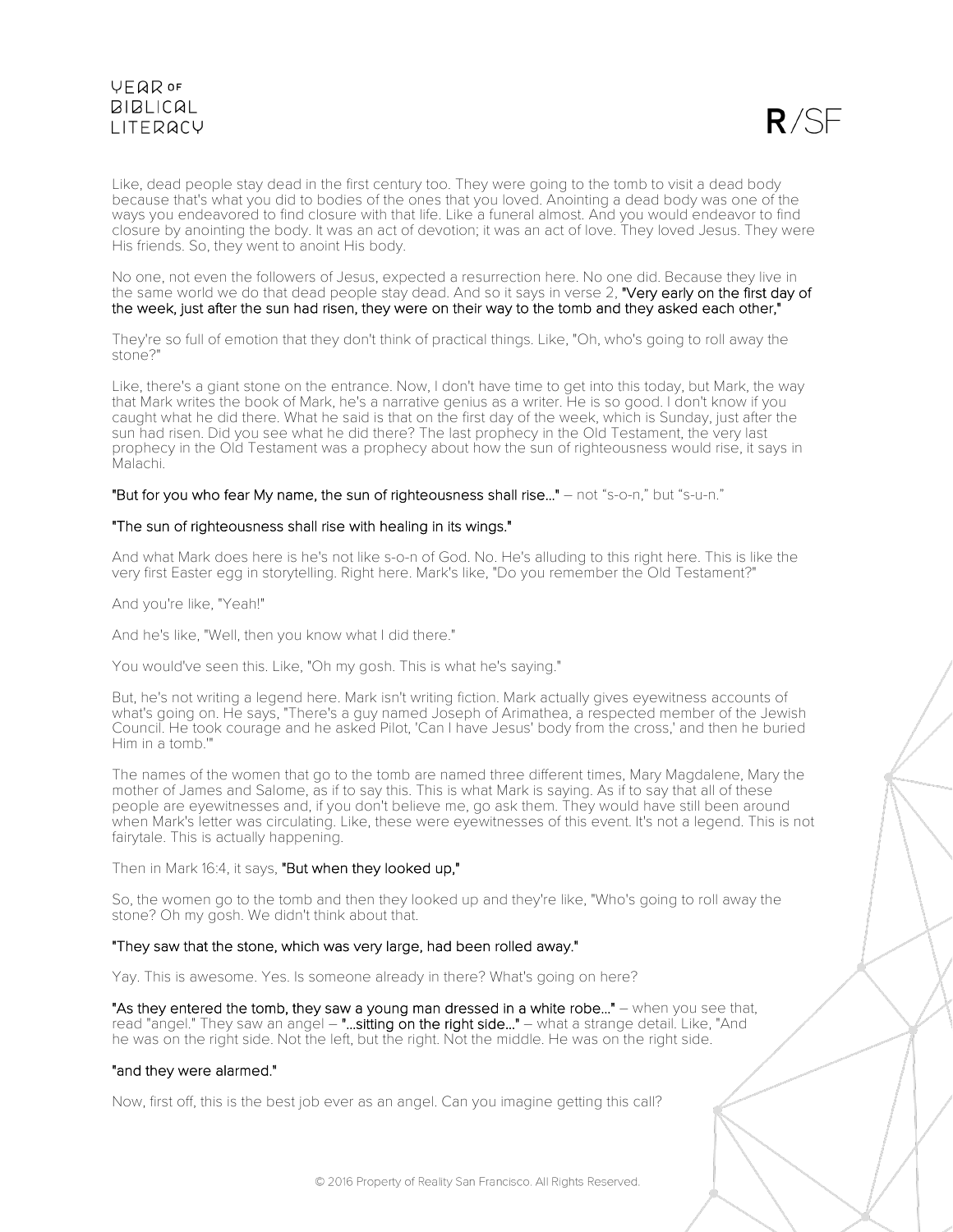

Like, "Umm, okay. I need you to go and use your muscly angel arms to remove the stone and sit in Jesus tomb and wait for the women to arrive."

Like, that's a good job. Right? And you're there and I don't know what you are doing when you're waiting. You're like rehearsing. "What am I going to say? Sup? Or I've been waiting for you! I've been waiting for you. Is that creepy? Is that a little creepy?"

Like, that's a good job. And what Mark does is he points out here, he describes him as a young man. So, this is maybe a new angel on the job? This is fresh out of angel internship. This is like a really young angel. And the women come in and they're alarmed. And that word means that they're full of dread and wonder. So, they walk in and the angel's like, "Uh..."

And they're like, "Ah!"

And he's like, "Okay. Don't fear."

Now, this is what the angel says. And what the angel says is the bulk of what I want to talk about this morning. This is what the angel says.

"Don't be alarmed," – don't be dreadful and full of wonder. I know what you're thinking. Don't. Don't. – "You are looking for Jesus the Nazarene, who was crucified. He has risen! He is not here. See the place where they laid him. But go, tell his disciples and Peter, 'He is going ahead of you into Galilee. There you will see him, just as he told you.'"

I want to point out a couple of things. First, look at what this angel says about Jesus. He says, "You're here and you're looking for Jesus who was crucified. You're looking for Jesus who was crucified. You are looking for the crucified one."

Crucifixion, in the first century, was a horrific way to die. It was a method of torture and death invented by the Romans that was so excruciating that the word excruciating literally means "pain from the cross" or "from the cross."

Crucifixion was so dehumanizing that Roman citizens were not even allowed to be crucified. The Roman philosopher, Cicero, said this about crucifixion:

"To bind a Roman citizen is a crime, to flog him is an abomination, to kill him is almost an act of murder, to crucify him is what? There is no fitting word that can possibly describe so horrible a deed."

He went on to say that the very word "cross" should be far removed from not only the person of a Roman citizen, but from his thoughts, his eyes and his ears. Crucifixion was something that philosophers believe that a civilized Roman person shouldn't even witness or even talk about. Crucifixion was that horrendous. It was that bloody. It was that humiliating. Anyone in the first century who witnessed a crucifixion would've considered the person crucified cursed by God or, if they were Roman or Greek, they would have considered them cursed by "the gods."

So, anyone who was crucified was considered cursed by God or the gods. So, if you were Jewish for example, and you saw someone being crucified, you would have this – this was in their literature in the Old Testament.

### Deuteronomy 21, "If someone has committed a crime worthy of death and is executed and hung on a tree, the body must not remain hanging from the tree overnight. You must bury the body the same day, for anyone who is hung is cursed in the sight of God."

And so, if you were Jewish and witnessing a crucifixion, you would've looked at that person as cursed by God. If you were a Gentile or, that is, you were a non-Jew at that time, you considered anyone who was crucified cursed by the gods. And you had no hope of an afterlife. Anyone who was crucified had no hope of an afterlife. If you were crucified, you died under the disfavor of the gods. There was no hope for you in this life or the next.

So, no matter who you are in the first century, Jew or Gentile, if someone died by crucifixion, it would've been like someone dying today by capital punishment for being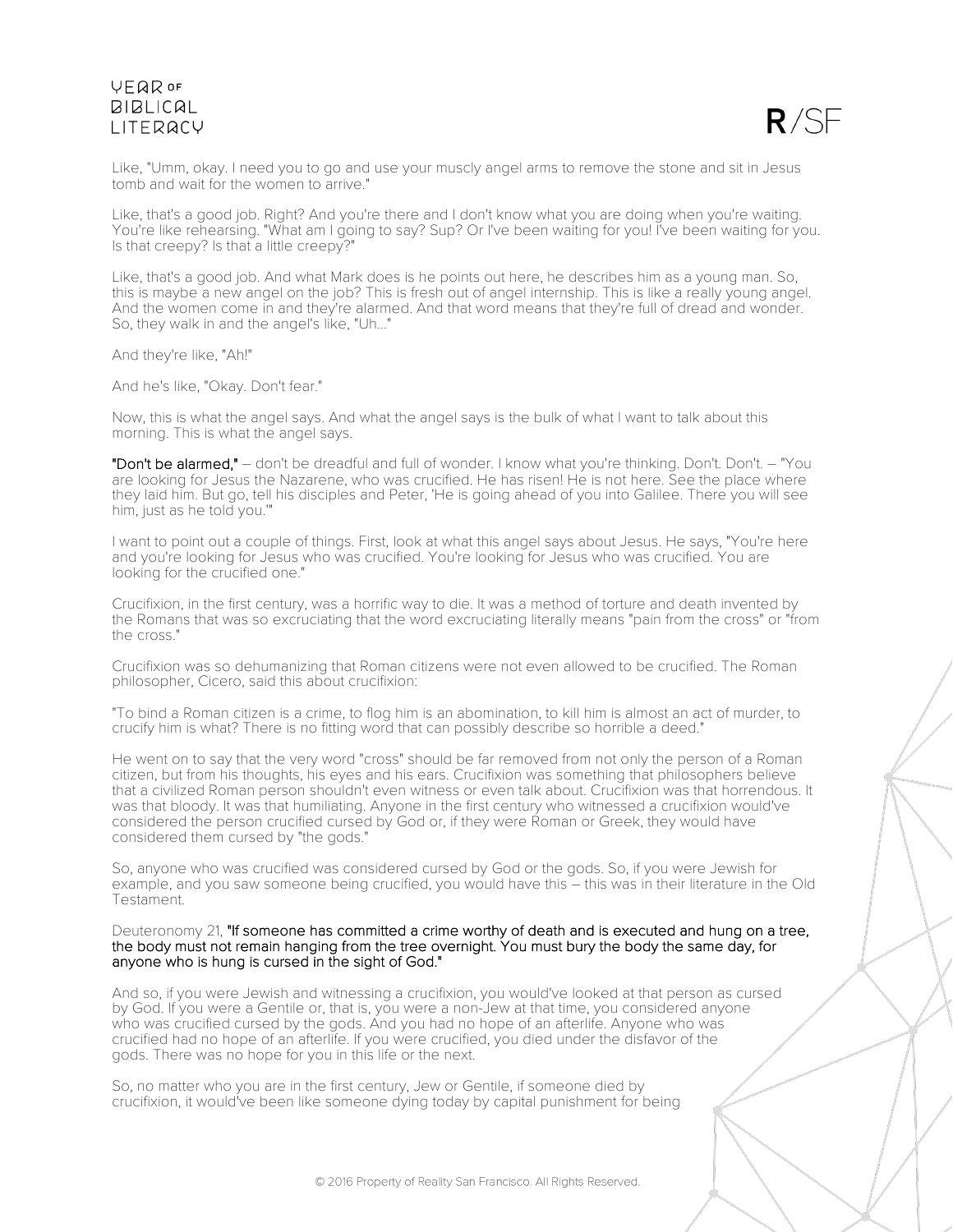

like a pedophile and a rapist and a racist and a terrorist and someone who bred dogs to kill people or something. Like, that person, if they were punished, they would die and we would consider them cursed by our society. We don't collectively necessarily believe in God, but we would consider them cursed by society.

This is how Jesus died. He died cursed. So my question is: what makes good Friday good? Why did we, as we started, we start singing all these songs. And I don't know if you're new to this sort of thing and you sang. You were hearing people – maybe you sang, I don't know – singing about Jesus dying on a bloody cross. Why do we sing those songs? That sounds horrible. Why is the cross the symbol of Christianity? The cross was humiliating in the first century. The cross was considered dying under a curse, under the curse, of God. Why is it our symbol? Why do we sing about it? Why do we love it?

And the answer is this. The answer is because of the empty tomb. The answer is because the crucified one, the one who died cursed on a tree, has been raised. This is what the angel was saying. "You are looking for Jesus, the one who was crucified."

See, when you see the empty tomb, you have to back all the way up to the crucifixion – this is what the angel did – and wrestle with what did Jesus death mean? If this rabbi from Nazareth died under the curse of God on a cross, why in the world is He back? Is He back to haunt those who killed Him? That's not what's happening here.

See, when you look at the cross through the empty tomb, you realize that Jesus' death was a different kind of death. See, there are two things that Mark is very clear to point out in the arrest and trial and crucifixion of Jesus. These are two things that he's very clearly pointing out in his narrative. And they are: Jesus was innocent and that Jesus died under the curse of God. If you read through the narrative of Mark, the betrayal and the arrest and the trial and the crucifixion of Jesus, it's clear that Jesus was innocent. They called Him guilty but they had no charges that stuck with Him. He was innocent. He went to the cross silent. He went to the cross forgiving people. He went to the cross and didn't say, "Oh, I'm innocent. You can't kill me."

He just silently went to the cross He did it forgiving people, even forgiving the thief next to Him on the cross. He died saying, "My God, my God, why have you forsaken me?"

He died innocent and He died cursed. So, if He's innocent, why did He die under the curse of God on the cross? And the answer is because He was taking our curse. Jesus wasn't dying for His guilt, He was dying for our guilt. And Jesus fully died. He really died. One of my favorite songs right now is Sia's new song. I don't know if you've heard it. It's been on the radio. It's called "Alive." Great Easter song, by the way. We should've sang it, but we didn't.

Anyways, so she wrote this song originally with Adele for Adele's new album and it didn't make it onto her latest album. It didn't actually make the cut. But, everyone who's heard the song is glad it didn't make the cut because Sia sings the song so well. Like, her voice, the way she sings. Like her voice cracking under the emotional weight of the lyrics. The Guardian called it "the hymn for everyone."

And the chorus goes like this. I'm going to sing it to you. No, I'm joking. I'm not going to sing it to you. Anyways, this is how it goes into the chorus. And listen to the imagery here.

"I had a one-way ticket to a place where all the demons go Where the wind don't change And nothing in the ground can ever grow No hope, just lies And you're taught to cry in your pillow"

And then she says, "But I survived," and then she starts singing, "I'm still breathing, I'm still breathing," and then she busts into that, "I'm alive." She starts going crazy. "I'm alive."

Anyway. I got excited. It's a great song. And the message is really clear. This kind of song has been around forever. I mean, Diana Ross' "I will survive." Like, these songs are humanity's heroes. Songs like this, this is how we enthrone humanity's heroes. The ones that get the closest to death and death does not kill them. It almost kills them but it makes them stronger. They didn't die. They keep breathing. They keep struggling and they keep fighting and they get through. And this is humanity's heroes. It's always been humanity's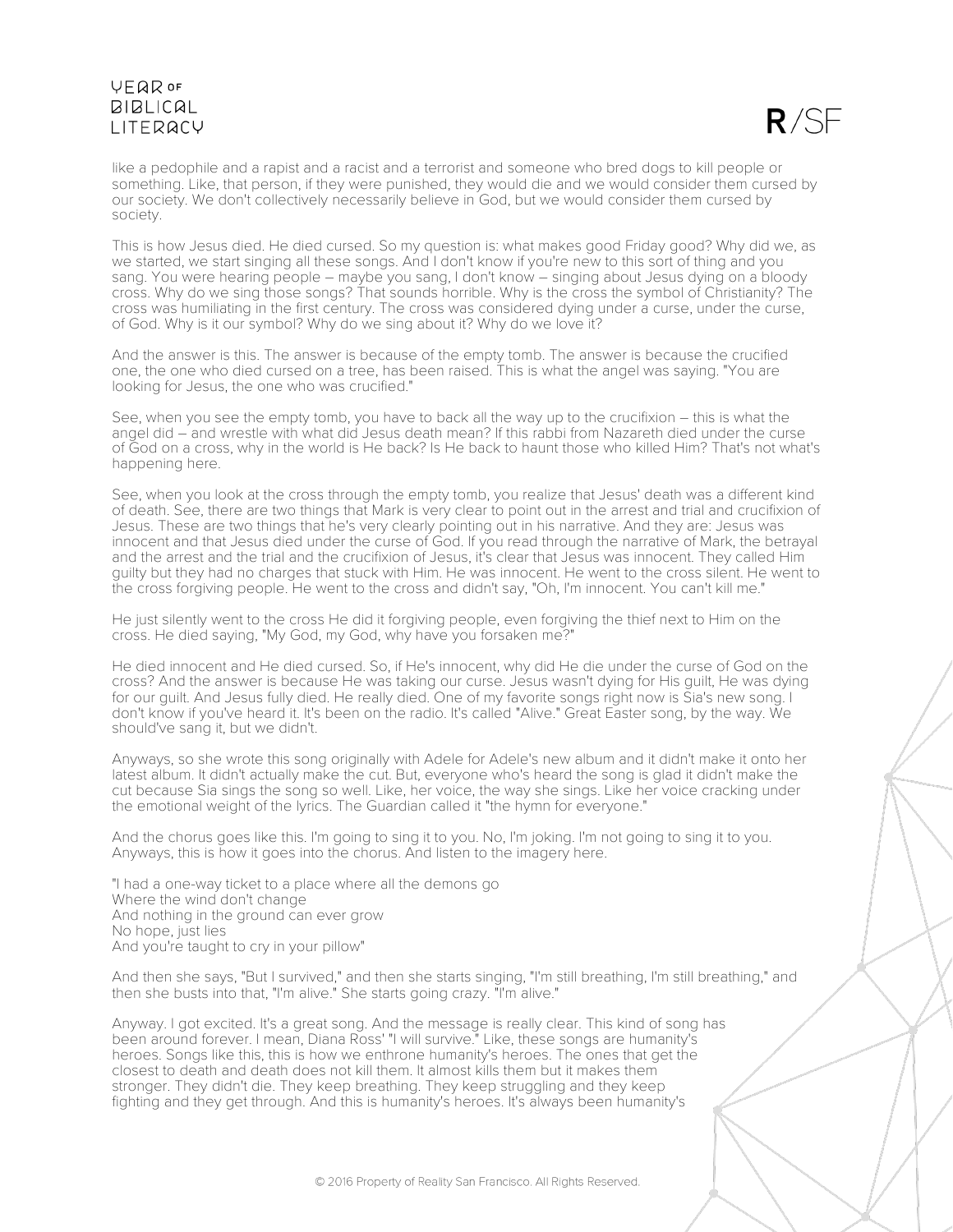

### heroes.

Jesus faced Hell. He faced the place where demons go and He died. He stopped breathing, He didn't make it through. Why in the world would we call this man a hero? He went to the very brink and then, actually, He just fell off.

One scholar writes: "He died a terrible death. Crucified under the wrath of God. From all ordinary points of view..." – meaning our point of view, looking at it – "...as a crucified man, He left the world in the worst possible way."

So, from our standpoint, He left the world in the worst possible way and He had absolutely no hope in the afterlife. So, from our standpoint, He had no hope for the afterlife, according to the Greeks, and this is the worst possible way according to the Jews. Like, this is the worst way to die. But, He died in this way for us. His death was an exclusive, place-taking death so that the sting of death might be removed for us.

So, when the angel says, "You are looking for Jesus the crucified one," all of that is wrapped up into that statement. When he says, "Oh, you're looking for Jesus, the crucified one," everything that that meant: you're looking for the one who died. You're looking for the one who died under the curse of God, who died naked and alone and abandoned and denied and mocked and beaten. You're looking for Him, but He is not here. He has been raised. Come, see where they laid Him. Meaning He was here.

See, this wasn't simply an empty tomb, this was an emptied tomb. Oh, He was here. He was dead, but not anymore. He's been raised from the dead. Oh, He did die and He was here and He was buried, but this tomb was borrowed. It's not His tomb. He borrowed it. It's empty now because Jesus beat death. He's been raised.

And this is what makes the cross the center of Christianity. This is what makes the crucified one the worshipped one. The fact that Jesus Christ beat death. And if the crucified one could be raised from the dead, then anyone could be raised from the dead. If this cursed man could be raised from the dead, then anyone could be raised from the dead. And that's actually the point of Easter.

Paul, as we read at the very beginning at our call to worship, says that Jesus' resurrection is the firstfruits of those who believe. Meaning Jesus was the first among many who would be raised to life and to never die again. Jesus was like the first buds of a new harvest promising more harvest to come.

Frederick Buechner, one of my favorite writers, says, "The resurrection means that the worst thing is never the last thing."

It means that Jesus has won. It means that Jesus has victory over death and the worst kind of death. What this means is that death doesn't have the last word. I know death has touched every single person in this room somehow and someway. The resurrection of Jesus means that death doesn't have the last word. All philosophies really try to deal with the problem of death and Jesus conquers death. Sin doesn't have the last word. Cancer doesn't have the last word. AIDS doesn't have the last word. Injustice doesn't have the last word. Violence doesn't have the last word. Jesus has the last word.

Because of the resurrection, what this also means is because of the resurrection, Jesus' words have actual life in them. They're real life, not just memories. When we talk about Jesus and sing about Jesus, we're not just saying pithy statements and pipe dreams. Jesus' words are alive because Jesus is alive. So, His words like, "Come to me, all who are weary and burdened, and I will give you rest," that means something. Those words are alive because Jesus is alive.

## "Take my yoke upon you and learn from me, for I am gentle and humble in heart, and you will find rest for you souls."

Jesus isn't dead. He's an available savior. We can go to Him and find rest for our souls. When Jesus declared, "I am the bread of life. Whoever comes to me will never go hungry and whoever believes in me will never be thirsty," I believe that we have a real hunger for God. And this hunger brings a leanness to our souls when we try to feed it with things that don't satisfy, and these words mean something. They mean that Jesus is available. They mean Jesus' words have life.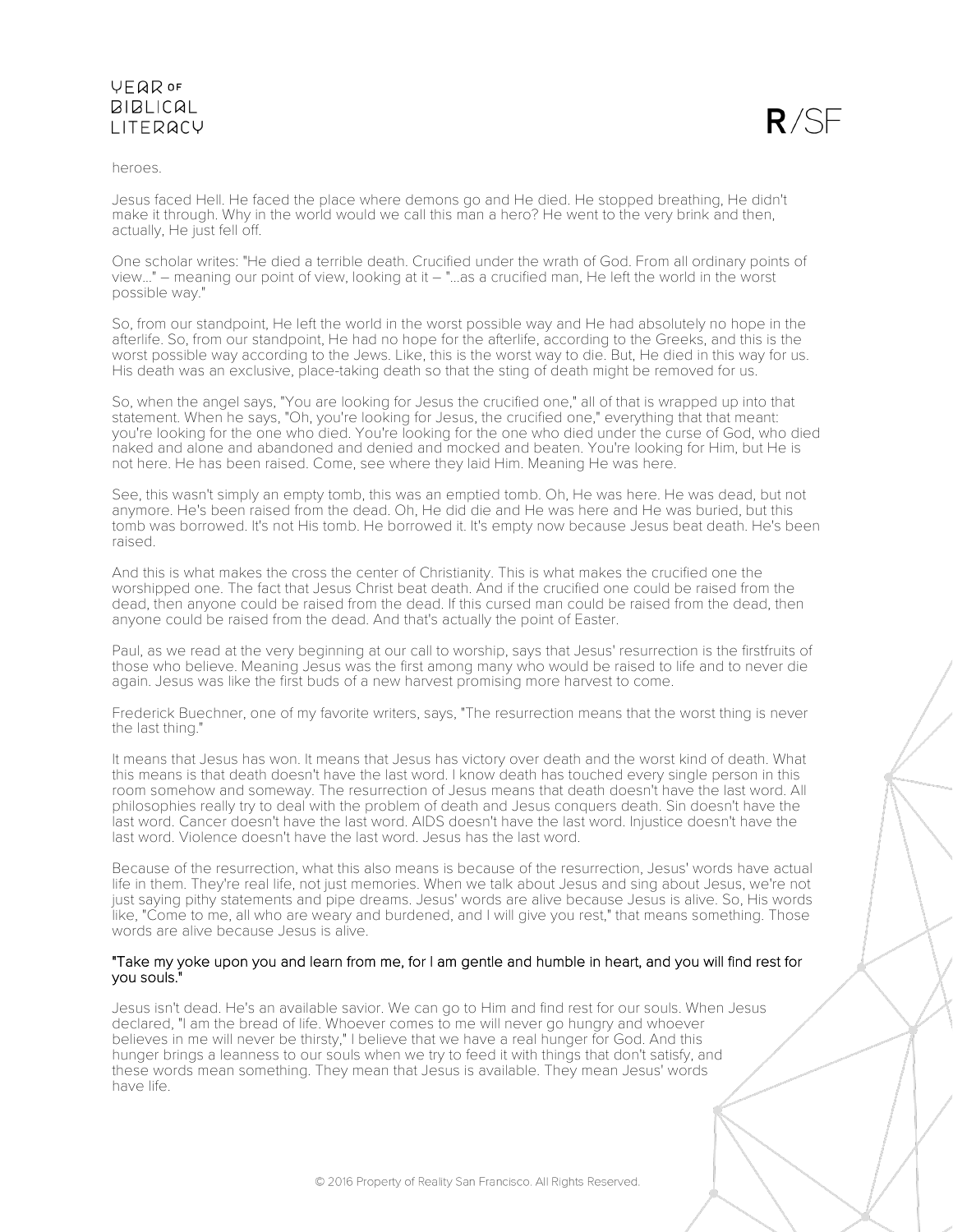

## Mark 10:45 says, "The Son of Man did not come to be served, but to serve, and to give his life as a ransom for many."

In John 11, Jesus said, "I am the resurrection and the life. The one who believes in me will live, even though they die; and whoever lives by believing in me will never die. Do you believe this?"

See, all these words are true because Jesus is alive and they gave power to Jesus' words.

### Finally, the angel says to these very alarmed women, "Go tell the disciples and Peter, 'He is going ahead of you into Galilee. There you will see him."

The last thing that I want to point out this morning is that this resurrected Jesus is going after the disciples because they were hiding. After the crucifixion, all the disciples were hiding out in hear. We're told before the crucifixion that Peter denied Jesus, abandoned Jesus, you can say he walked away from Jesus, he fell away from Jesus. However you want to say it, that's what happened to Peter during Jesus' crucifixion. So, Peter ran and hid.

The rest of the disciples were scared for their lives. They were holed up in a room, afraid that the fate of Jesus would soon be their fate as well. "If they killed our leader, what are they going to do to us?"

So, they were all hiding from everyone. And Jesus is going after them. The angel was like, "Hey, He's not here. He's risen. Go tell the disciples Jesus is coming after them."

So, here's a question: is Jesus the only way to God? This is one of the biggest challenges many have with the claims of Christianity, especially in a pluralistic, non-judgmental city like San Francisco. Saying that Jesus is the only way to God sounds arrogant and it sounds close-minded. So, is Jesus the only way to God or do all roads somehow lead to God?

But, what if we actually have this backwards? What if we're not really the ones in this world who are religious travelers trying to find the right road to God? What if Jesus isn't the one and the only way that we go out into the universe to find God? What if the Bible is actually saying that the Gospel moves in the other direction? What if Jesus is the way that God has come to us? See, when we think that we are the ones trying to find God, trying to get God, wanting to bridge this big chasm over to the divine, in this way of thinking, God always seems just too far away. We want to cross over the divide into the divine, try to build a bridge across to Him, try to find the right path to get to Him. Just if we just had the missing piece.

Trying to find the right path to Him is like trying to find hidden Luke Skywalker in the universe and we just have part of the map, but then Jesus comes and shows the whole map and we're like, "Where have you been this whole movie?" It's like that kind of thing. We make it sound like we are the ones that are looking for God and God is the one who's hiding. Do all roads need to lead to God? I think that premise is wrong. It puts you looking for God and God hiding from you. But, that's not the story. I don't think you are the one looking for God, as much as is it is that God is looking for you.

But, we hide. All of us hide. The Bible opens up with a story of humanity, and they lived in shalom, which is a Hebrew word for "interwovenness" and "harmony" and "peace." They were told not to eat this forbidden fruit and they eat it. The thing that happens to them is that they realize they're naked. That's the only before and after picture we get of this first couple. Before, they were naked and unashamed. Then after, they realized they were naked and they hid.

And then God went after them to find them and they hid from God. I mean, there it is right there at the very beginning of the Bible. How did we miss this? Why do we think that we're the ones looking for God and God is hiding? God is looking for us and we are hiding. We are the ones who are lost.

And so the angel says, "Go tell the disciples and Peter that Jesus is coming for them, because He's after them to redeem them, to save them, to find them because they're hiding again. But, Jesus is going to go find them."

What if it's not about all roads leading to God? What if it's really about the road God takes to get to us? This is what the cross and the grave really mean. This is the road of God getting to us, getting to you. What if holidays like Christmas and Good Friday and Easter are not really occasions to come to church, but are ways that the Church celebrates the actual